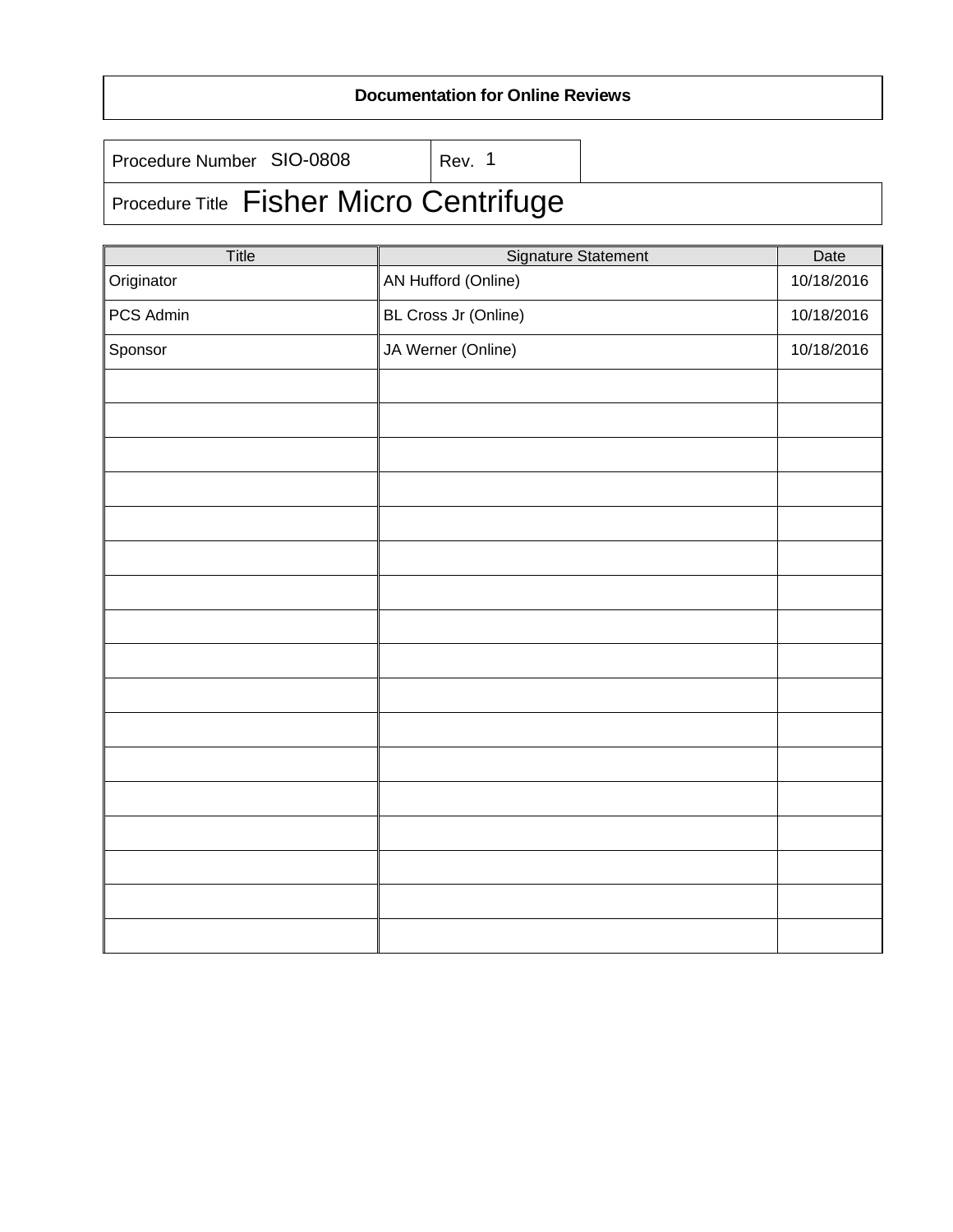#### **PURPOSE AND SCOPE**

This Quick Start Guide (QSG) is provided to Neutron Sciences Users and Staff as a reference for basic operation of equipment or routine processes used in the User Laboratories. This guide describes basic hazards that may be encountered while using this equipment. Required controls are provided, including personal protective equipment (PPE), to mitigate the hazards present. This guide is intended to be used by individuals using the equipment for an experiment, with varying levels of experience with the listed equipment, in conjunction with a job specific Hazard Analysis (HA) and Chemical Worksheet. Any activities performed that extend beyond the use recommended in the QSG require additional review and approval of the hazards and controls. The Laboratory Space Manager (LSM) should be contacted with questions or concerns.

#### **PROCEDURE**

# **Fisher Accuspin Micro 17/17R Microcentrifuge**



| Potential Hazards while performing these activities: |                                                                                            |
|------------------------------------------------------|--------------------------------------------------------------------------------------------|
| <b>Electrical Hazard</b>                             | This equipment contains electrical units that<br>may come in contact with skin or liquids. |
| <b>Slip Hazard</b>                                   | Because liquids are used with this unit, a slip<br>hazard may be created.                  |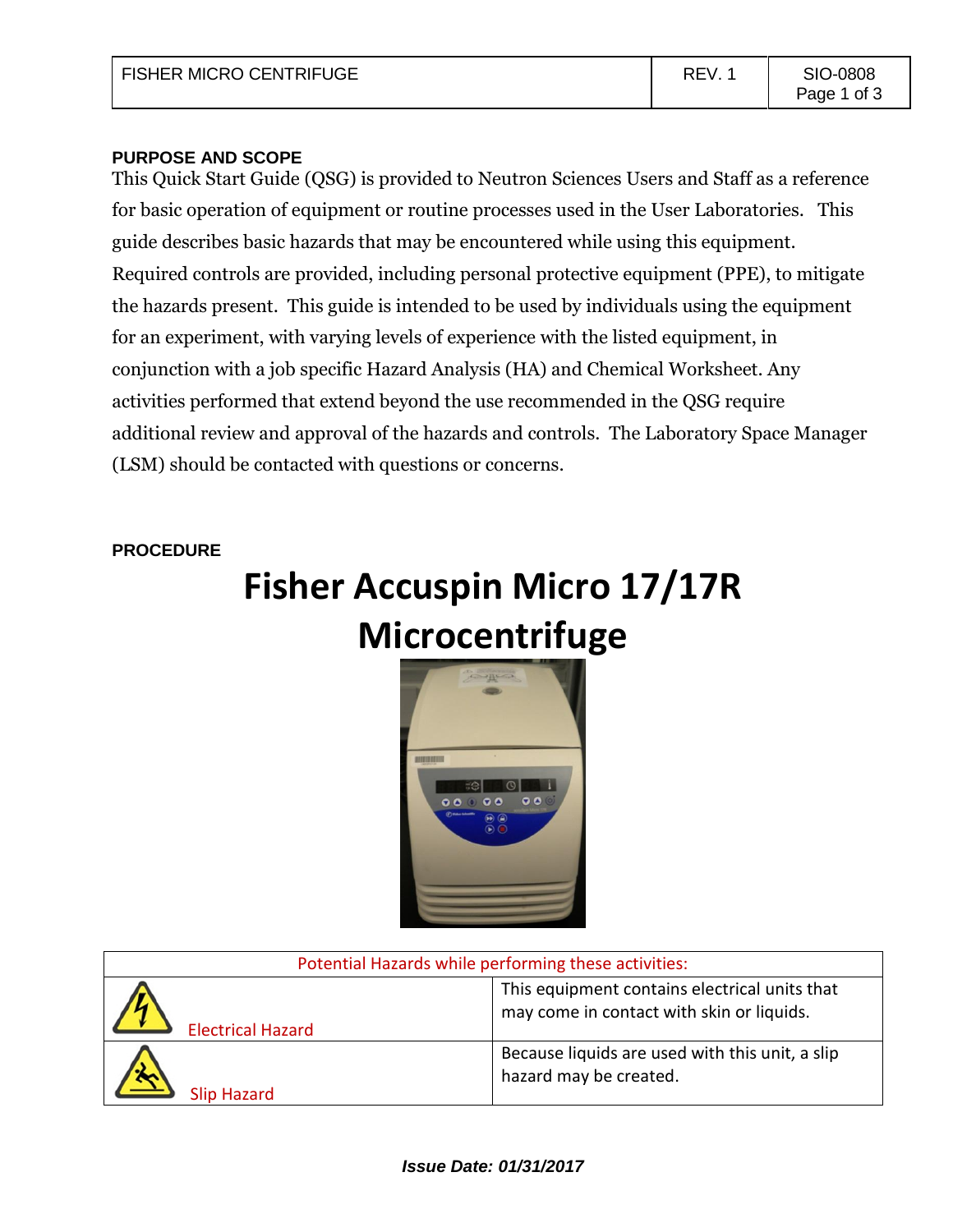| <b>FISHER MICRO CENTRIFUGE</b> | REV. | SIO-0808    |
|--------------------------------|------|-------------|
|                                |      | Page 2 of 3 |

| <b>Pinch Hazard</b>    | This equipment contains moving parts near the<br>lid/agitator that may cause physical harm. |
|------------------------|---------------------------------------------------------------------------------------------|
| <b>Chemical Hazard</b> | Chemical spills or aerosolization may occur.                                                |
| Fire Hazard            | Any improper use of this equipment may cause a<br>fire hazard.                              |

| Preventions to reduce exposure to hazards: |                                              |
|--------------------------------------------|----------------------------------------------|
|                                            | Wear safety glasses while operating.         |
| <b>Eye Protection</b>                      |                                              |
| <b>Protective Glove</b>                    | Wear appropriate gloves for chemical usage.  |
| Non-Slip, Closed Shoes                     | Wear non-slip, closed shoes to avoid spills. |

|                                                                                                     | Note:                                                         |
|-----------------------------------------------------------------------------------------------------|---------------------------------------------------------------|
|                                                                                                     | If the rotor is not installed, contact the Lab Space Manager. |
| <b>Setup Steps</b>                                                                                  | <b>Pictures</b>                                               |
| Turn the Main Power switch ON.<br>1.                                                                |                                                               |
| 2. Allow unit to run initial check. When<br>the speed and time readings show 0,<br>you may proceed. | $\bullet$ $\bullet$                                           |
| 3. Press the open lid button and verify<br>the rotor is installed.                                  |                                                               |
| Load samples into the rotor taking<br>4.<br>care to balance the load.                               |                                                               |
| 5. Gently close the lid.                                                                            |                                                               |